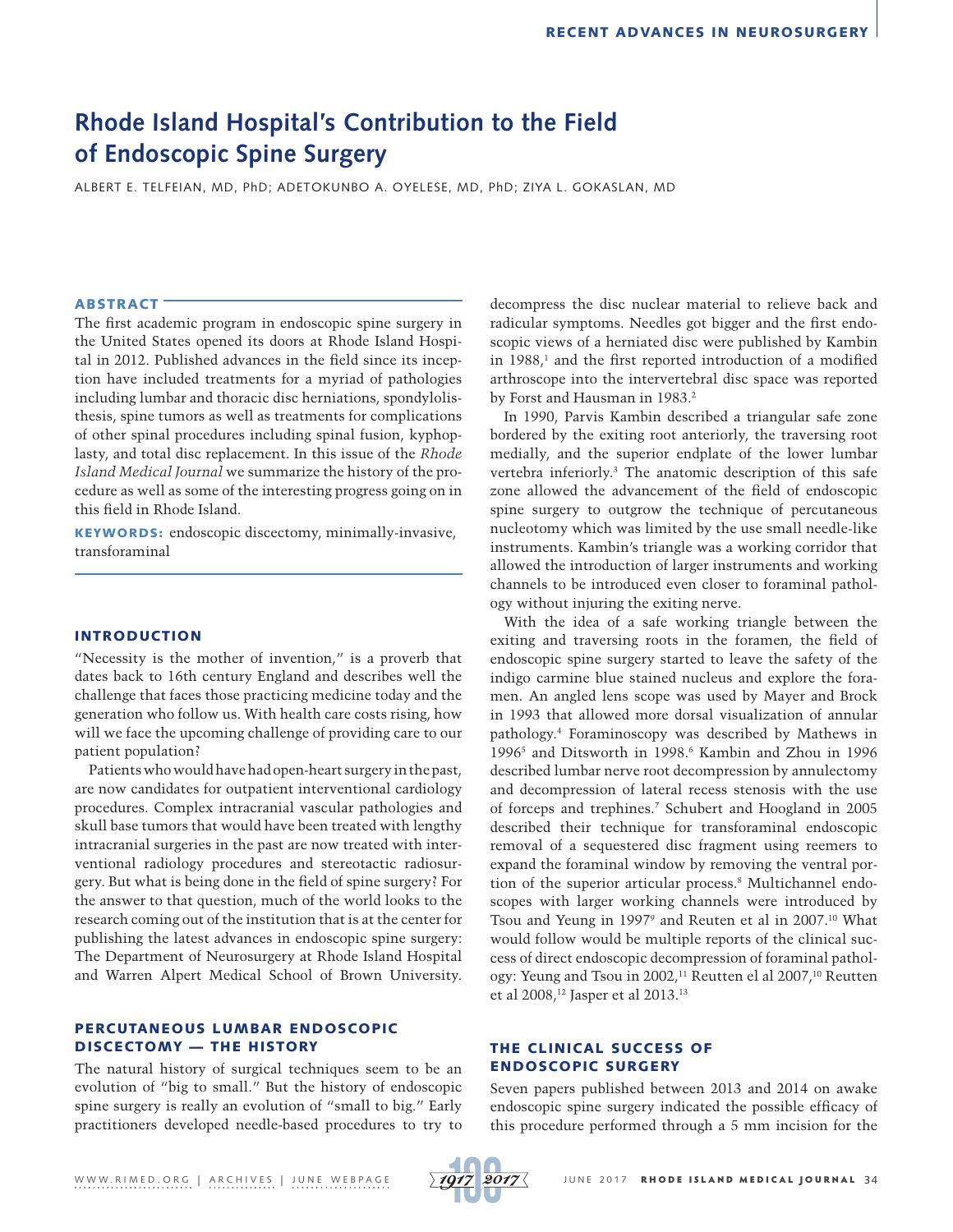treatment of Lumbar radiculopathy.13-19 For patients with single level disc disease, the success rate reported was an 84% reduction in pain, and for patients with multi-level pathology, the average pain relief was 70%.13 In a series of 50 consecutive patients over the age of 75, over 80% of patients described either a "good" or "excellent" outcome: many of these patients were offered fusion surgeries at other centers before being considered for endoscopic surgery.15 Patients who underwent endoscopic treatment for radicular symptoms due to spondylolisthesis reported a 72% reduction in pain – up front instrumented fusion is currently a mainstay treatment for this pathology.18 **Figure 1** displays in a step-bystep manner how the endoscopic technique is used to treat a patient (former NFL player) with lumbar radiculopathy in the setting of spondylolisthesis.

The mainstay for the treatment of lumbar degenerative pathology is conservative treatment with weight loss uniformly recommended for lumbar radicular symptomatology

**Figure 1.**

in the setting of morbid obesity. But the success of conservative management in reducing obesity is difficult. 82 patients in one study published showed pain reduction close to 70% for patients with BMIs between 30 and 40 but closer to 45% for patients with BMIs over 40.19

The first paper in the world describing the feasibility and technical steps that enable a surgeon to circumnavigate and reach into the epidural space for intracanal pathology was also published in these period, opening the possibility for treating more than routine herniated lumbar discs.<sup>14</sup>

## FAILED BACK SURGERY

There has been a 15-fold increase in complex spinal fusion procedures in the past decade. But innovative treatment strategies for treating the complications from these procedures has lagged. In 2015 a series of 3 papers have described innovative minimally invasive treatments for herniated



- **A**. Preoperative sagittal T2 MRI showing pathology of L4-5 spondylolisthesis**.**
- **B.** Spinal needle entry into L4-5 disc on lateral fluoroscopic view**.**
- **C.** Small dilator and large crown reamer in L4-5 foramen during foraminoplasty on AP fluoroscopic view**.**
- **D**. Bevelled working canulla in L4-5 foramen on AP fluoroscopic view**.**
- **E.** Endoscopic view of the residual reamed ventral border of the SAP (white arrow) and ligamentum flavum (black arrow)**.**
- **F.** Endoscopic view of the ligamentum flavum (black arrow), traversing nerve root (black border arrow), and herniated disc (red arrow)**.**
- **G**. Intraoperative photograph of the L4-5 herniated disc fragment removed with an endoscopic forceps during the procedure**.**

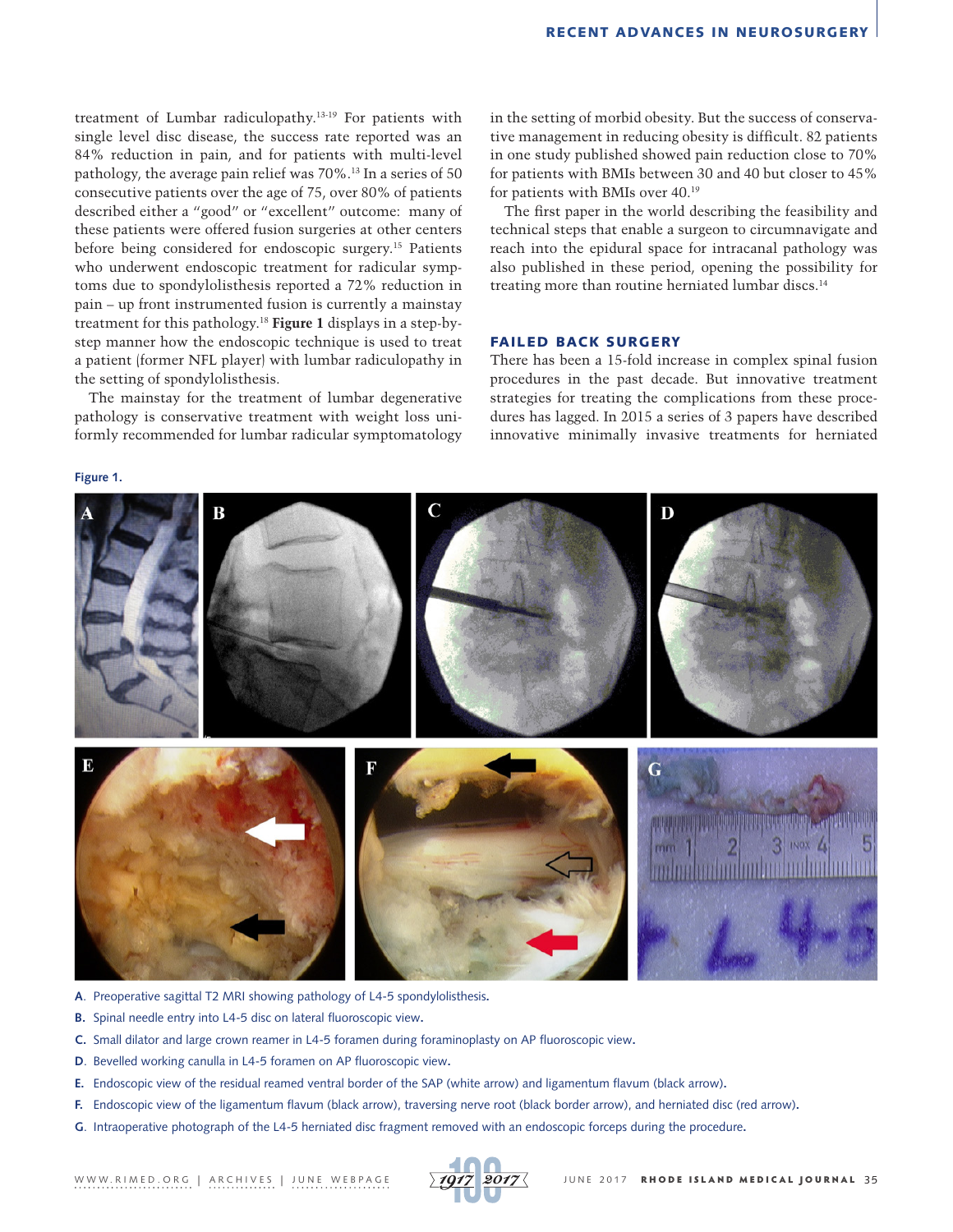



- **A.** Sagittal T1 MRI with gadolinium of the thoracic spine demonstrating recurrence of the ventral extradural tumor.
- **B.** Axial T2 MRI with gadolinium showing preoperative planning for spinal needle trajectory for transforaminal approach.
- **C**. Intraoperative AP fluoroscopic image demonstrating passage of spinal needle into the left T5-6 neural foramen.
- **D.** Intraoperative AP fluoroscopy showing reaming of the superior articular process.
- **E.** Intraoperative AP fluoroscopic image showing working channel within the left T5-6 neural foramen, along with ball probe passed to confirm position of T6 pedicle.
- **F.** Intraoperative AP fluoroscopy confirms position of malleable curved grasping forcep.
- **G.** Patient positioned prone with working channel 5cm lateral to midline and communicating author shown manipulating bendable grasper in working channel.
- **H.** Intraoperative endoscopic view with ball probe pushing on the dorsal aspect of the tumor capsule.
- **I.** Intraoperative endoscopic view demonstrating the bendable grasper reaching inside the tumor capsule.

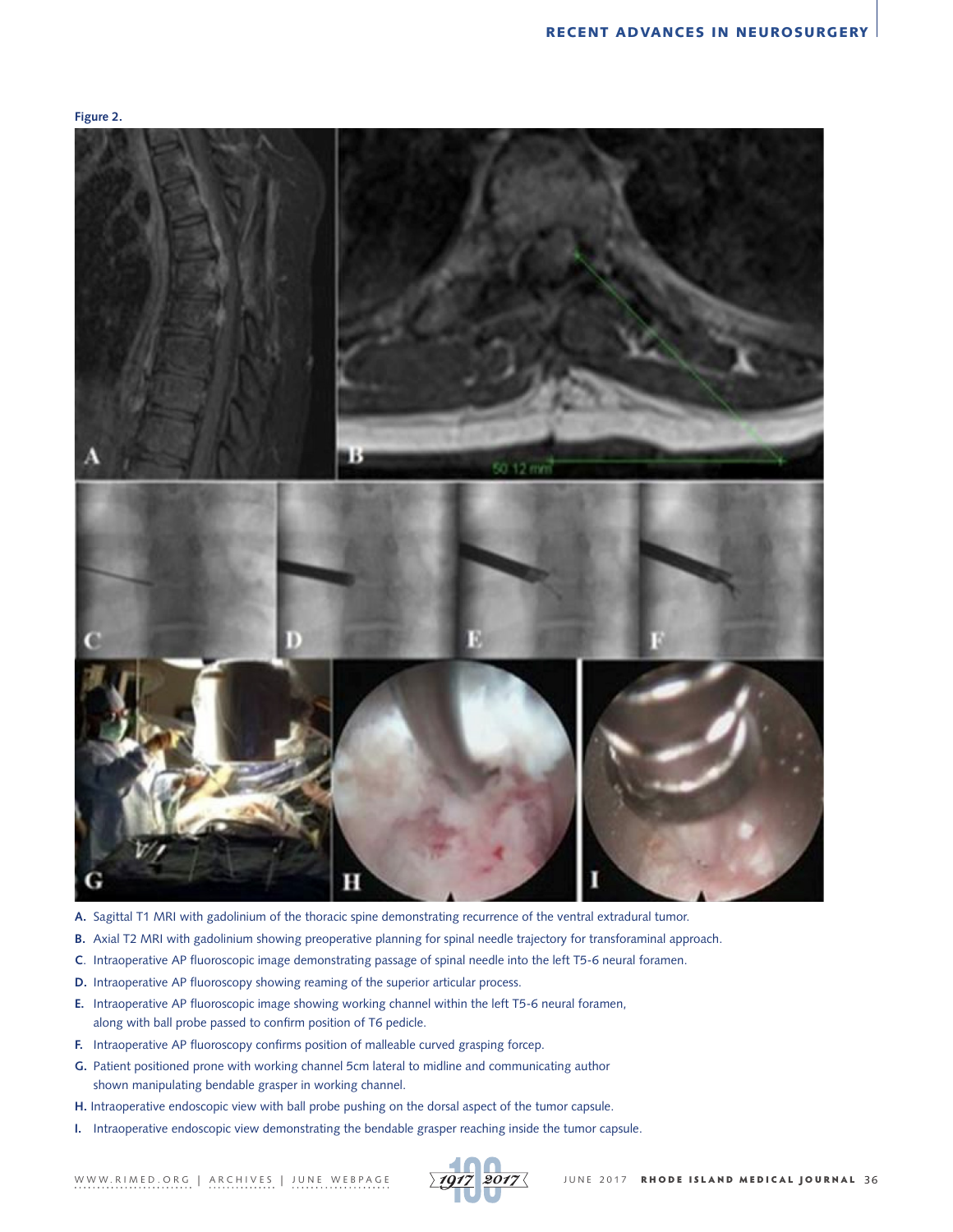discs after fusion,<sup>20</sup> lumbar radiculopathy after instrumented fusion,<sup>21</sup> and lumbar radiculopathy after interbody fusion.22 All of these "rescue" or "salvage" procedures were performed without general anesthesia on outpatients.

#### SPINAL TUMORS

In the international journal Clinical Neurology and Neurosurgery in July 2015, the first report in the world of performing a resection of a spinal canal tumor endoscopically in an awake patient was reported.<sup>23</sup> The case was performed on a 15-year-old patient who underwent the procedure in order to avoid a complex instrumented fusion procedure. **Figure 2** shows the patient's MRI, intraoperative x-rays, a photograph from the operating room, and endoscopic images from the surgery. The NBC news story of this historic surgery was shared around the world.

#### THORACIC DISC SURGERY

Surgery for the treatment of thoracic disc herniations has for years meant operating through a thoracotomy to remove disc pathology and fuse the spine. In 2016 the first 2 descriptions of technical nuances for performing awake endoscopic surgery for thoracic and thoracolumbar disc herniations were published in the Journal of Neurosurgery<sup>24</sup> and World Neurosurgery.25 The advances in this area were the result of a collaboration between physicians at Rhode Island Hospital and surgeons in Germany and the Netherlands.

## ENDOSCOPIC SURGERY TO TREAT OTHER SPINE SURGERY COMPLICATIONS

Kyphoplasty is a treatment for painful compression fractures of the osteoporotic spine. Cement leakage can be a disastrous complication that results from the procedure because an open laminectomy and instrumented fusion can be necessary to remove the extravasated cement. This surgery is made even more complicated by the fact that these osteoporotic patients are not favorable candidates for instrumented fusion procedures. In 2016 the first paper in the world describing an endoscopic solution for this problem in an awake patient was published.26

Artificial lumbar discs or total disc replacement surgery is performed more popularly in Europe than in the United States because of difficulty getting this non-fusion technology approved by insurance carriers. Patients interested in this surgery in the U.S. will sometimes travel to Europe for the procedure. Approximately 10% of these surgeries ultimately go on to need instrumented fusion due to complications from the original implant. In 2016 the first endoscopic treatment for a total disc replacement surgery was published in the Journal of Neurosurgery.27 The surgery in Germany to place the artificial disc dislodged a fragment of bone that caused nerve compression. With the patient awake, an

endoscope was used to drill out the fragment to free it and then remove it. The patient was able to avoid a laminectomy and fusion and ultimately benefited from a successful total disc replacement. The future of total disc replacement surgery in the U.S. remains to be seen but certainly endoscopic surgery may have a role in treating the complications seen in this procedure.

# CONCLUSION: THE FUTURE OF SPINE SURGERY

Laser spine surgery that is advertised ubiquitously is not, in fact, performed with a laser. It is, in fact, an aggressive marketing program for a minimally invasive open surgical procedure that is performed with the patient under general anesthesia. Endoscopic spine surgery is performed with a working channel rigid endoscope, high definition camera, drills, trephines, articulated graspers, and sometimes, yes, a laser. But it has at its endpoint, the same surgical goal as many more open surgical spine procedures. The essence of what makes it different and the heart of what may be at the future of spine surgery is moving the point of visualization from the surgeon's eye to the endoscopic camera, which allow us to move the "eye's" lens remotely to the site of the surgical pathology. Innovation that brings the surgeon's "eye" to within millimeters from the patient's pathology allows complex spine surgery to be performed in awake patients through a tube the size of a pencil.

#### **References**

- 1. Kambin P, Nixon JE, Chait A, Schaffer JL. Annular protrusion: pathophysiology and roentgenographic appearance. *Spine (Phila Pa 1976)* 1988;13:671-675.
- 2. Forst R, Hausmann B: Nucleoscopy—a new examination technique. *Arch Orthop Trauma Surg* 1983;101:219-221.
- 3. Kambin P, ed. Arthroscopic Microdiscectomy: Minimal Intervention Spinal Surgery. Baltimore, MD: Urban & Schwarzenburg; 1990.
- 4. Mayer HM, Brock M. Percutaneous endscopic lumbar discectomy (PELD). *Neurosurg Rev* 1993;16:115-120.
- 5. Mathews HH. Transforaminal endoscopic microdiscectomy. *Neurosurg Clin North Am* 1996;7:59-63.
- 6. Ditsworth DA. Endoscopic transforaminal lumbar discectomy and reconfiguration: a postero-lateral approach into the spinal canal. *Surg Neurol.* 1998;49:588-597.
- 7. Kambin P, Zhou L. History and current status of percutaneous arthroscopic disc surgery. *Spine (Phila Pa 1976)* 1996;21(24, Suppl):57S-61S.
- 8. Schubert M, Hoogland T: Endoscopic transforaminal nucleotomy with foraminoplasty for lumbar disk herniation. *Oper Orthop traumato.l* 2005;17:641-661.
- 9. Tsou PM, Alan Yeung C, Yeung AT. Posterolateral transforaminal selective endoscopic discectomy and thermal annuloplasty for chronic lumbar discogenic pain: a minimal access visualized intradiscal surgical procedure. *Spine J.* 2004;4(5):564-73.
- 10. Ruetten S, Komp M, Merk H, Godolias G. Use of newly developed instruments and endoscopes: full-endoscopic resection of lumbar disc herniations via the interlamina and lateral transforaminal approach. *J Neurosurg Spine.* 2007; 6:521-530.
- 11. Yeung AT, Tsou PM. Posterolateral endoscopic excision for lumbar disc herniation: surgical technique, outcome, and